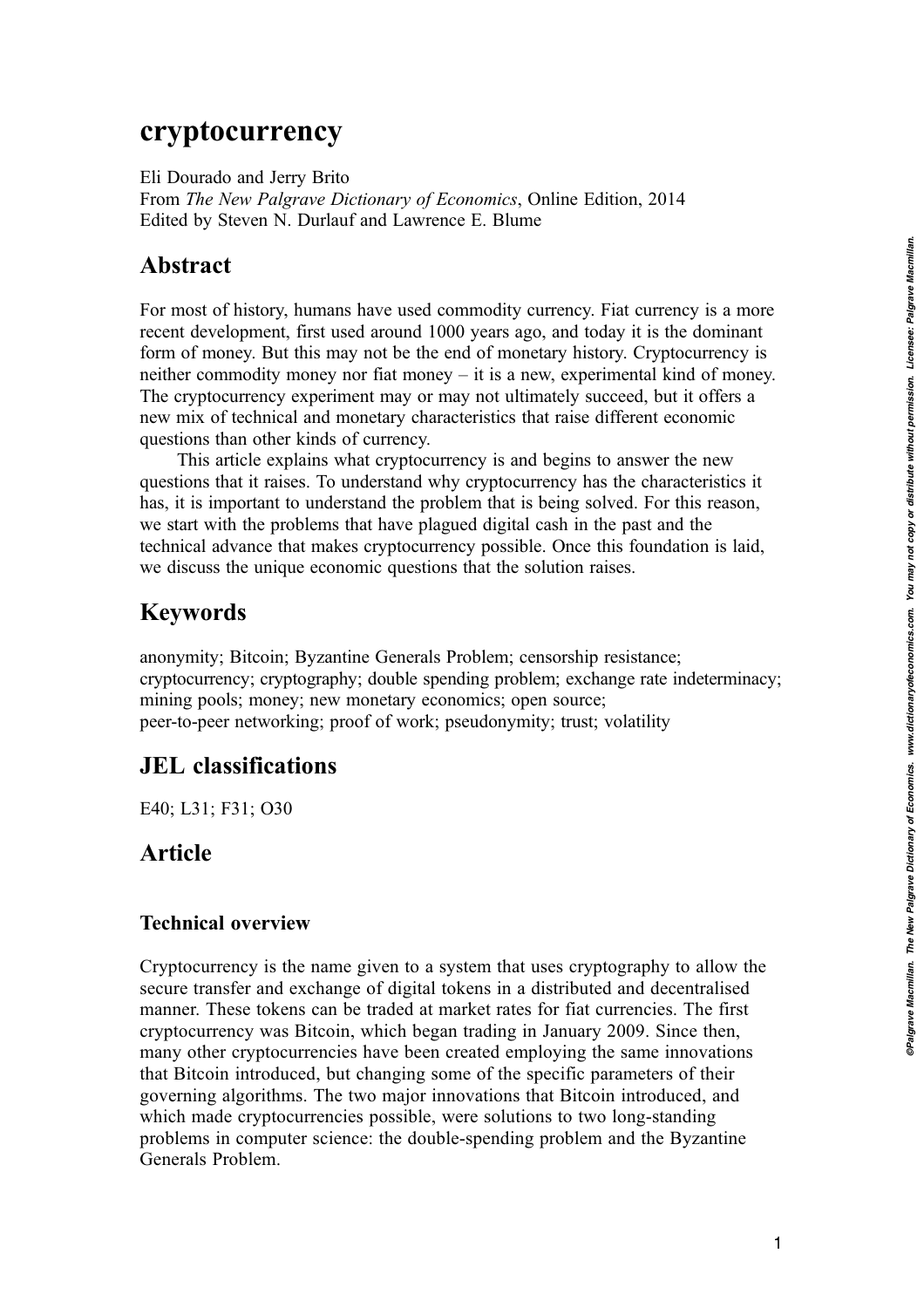#### Double spending

Until the invention of Bitcoin, it was impossible for two parties to transact electronically without employing a trusted third party intermediary. The reason was a conundrum known to computer scientists as the 'double spending problem', which has plagued attempts to create electronic cash since the dawn of the Internet.

To understand the problem, first consider how physical cash transactions work. The bearer of a physical currency note can hand it over to another person, who can then verify that he is the sole possessor of that note by simply looking at his hands. For example, if Alice hands Bob a \$100 bill, Bob now has it and Alice does not. Bob can easily verify his possession of the \$100 bill and, implicitly, that Alice no longer has it. Physical cash transfers are also final, in the sense that to reverse a transaction the new bearer must give back the currency note. In our example, Bob would have to hand the \$100 bill back to Alice. Given all of these properties, cash makes it possible for different parties, including strangers, to transact without trusting each other.

Now, consider how electronic cash might work. Obviously, paper notes would be out of the picture. There would have to be some kind of digital representation of currency. Essentially, instead of a \$100 bill, we might imagine a \$100 computer file. When Alice wants to send \$100 to Bob, she attaches a \$100 file to a message and sends it to him. The problem, as anyone who has sent an email attachment knows, is that sending a file does not delete it from one's computer. Alice will retain a perfect digital copy of the \$100 she sends Bob, and this would allow her to spend the same \$100 a second time, or indeed a third and fourth. Alice could promise to Bob that she will delete the file once he has a copy, but Bob has no way to verify this without trusting Alice.

Until recently, the only way to overcome the double spending problem was to employ a trusted third party intermediary. In our example, both Alice and Bob would have an account with a third party that they each trust, such as PayPal. Trusted intermediaries like PayPal keep a ledger of all account balances and transactions. When Alice wants to send \$100 to Bob, she tells PayPal, which in turn deducts the amount from her account and adds it to Bob's. The transaction reconciles to zero. Alice cannot spend the same \$100, and Bob relies on PayPal, which he trusts, to verify this. At the end of the day, all transfers among all accounts reconcile to zero. Note, however, that unlike cash, transactions that involve a third party intermediary are not final, as we have defined it, because transactions can be reversed by the third party.

In 2008, Satoshi Nakamoto (a pseudonym) announced a way to solve the double spending problem without employing third parties (Nakamoto, 2008). His invention, Bitcoin, is essentially electronic cash. It allows for the first time the final transfer, not the mere copying, of digital assets in a way that can be verified by users without trusting other parties. This is accomplished through the clever use of public key cryptography, peer-to-peer networking and a proof-of-work system.

Like PayPal, the Bitcoin system employs a ledger, which is called the block chain. All transactions in the Bitcoin economy are recorded and reconciled in the block chain. However, unlike PayPal's ledger, the block chain is not maintained by a central authority. Instead, the block chain is a public document that is distributed in a peer-to-peer fashion across thousands of nodes in the Bitcoin network. New transactions are checked against the block chain to ensure that the same bitcoins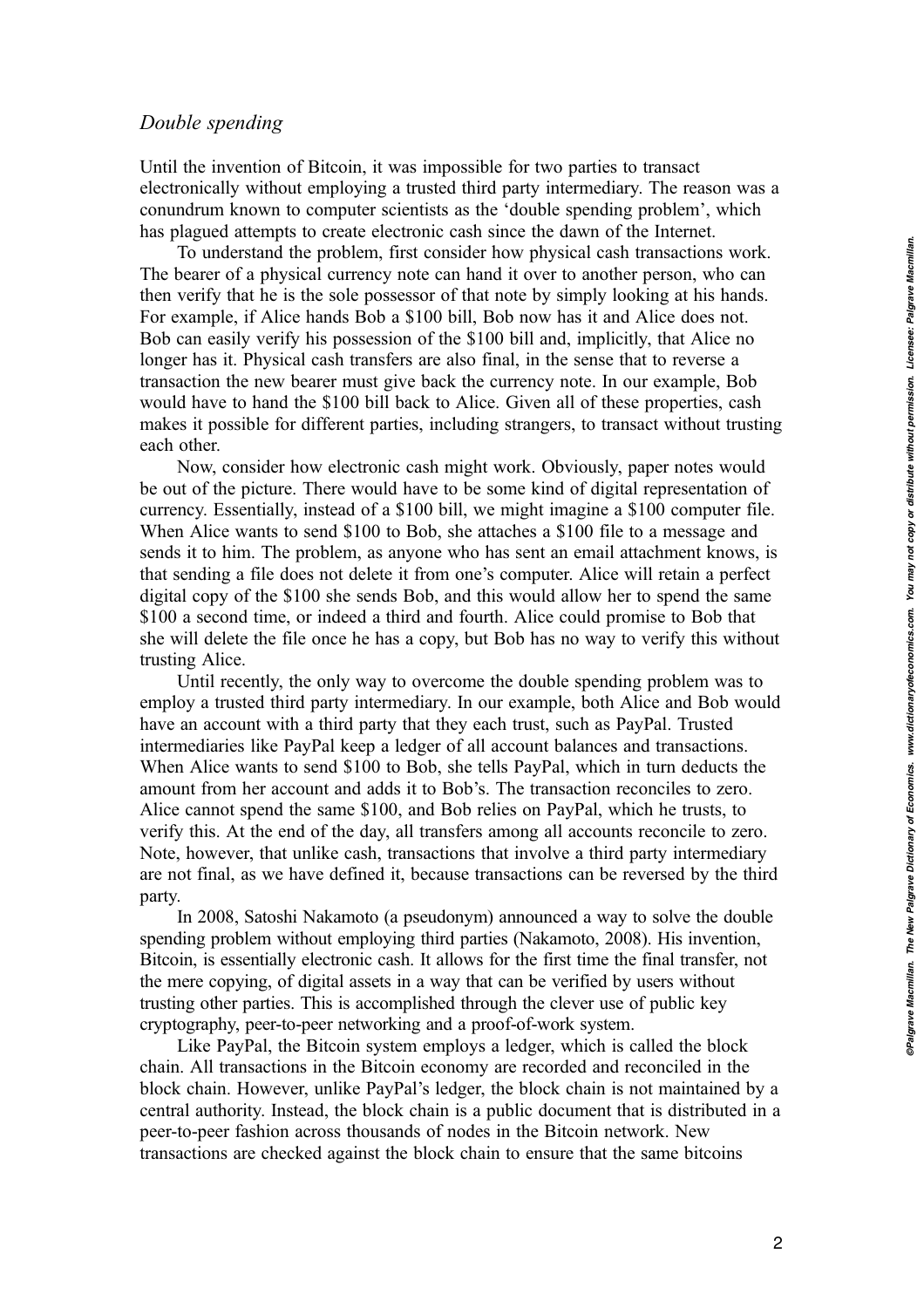have not been previously spent, but the work of verifying new transactions is not done by any one trusted third party. Instead, the work is distributed among thousands of users who contribute their computing capacity to reconcile and maintain the block chain ledger. In essence, the whole peer-to-peer network takes the place of the one trusted third party.

#### Byzantine Generals Problem

Bitcoin's solution to the double spending problem – distributing the ledger among the thousands of nodes in a peer-to-peer network – presents another problem. If every node on the network has a complete copy of the ledger that they share with the peers to which they connect, how does a new node connecting to the network know that she is not being given a falsified copy of the ledger? How does an existing node know that she is not getting falsified updates to the ledger? The difficult task of reaching consensus among distributed parties who do not trust each other is another longstanding problem in the computer science literature known as the Byzantine Generals Problem, which Bitcoin also elegantly solved.

The Byzantine Generals Problem posits that a number of generals each have their armies camped outside a city that they have surrounded. The generals know that their numbers are large enough that if half their combined force attacks at the same time they will take the city, but if they do not attack at the same time they will be spread too thinly and will be defeated. They can only communicate via messenger, and they have no way of verifying the authenticity of the messages being relayed. They also suspect that some of the generals in their ranks are traitors who will send fake messages along to their peers. How can this large group come to a consensus on the time of attack without employing trust and without a central authority, especially when there will likely be attempts to confuse them with fake messages?

In essence, this is the same problem faced by Bitcoin's 'miners', the specialised nodes that verify new transactions and add them to the distributed ledger. Bitcoin's solution is to require additions to the ledger to be accompanied by the solution to a mathematical problem that is very difficult to solve but simple to verify. (This is much like calculating prime factors; costly to do, but easy to check.) New transactions are broadcast in a peer-to-peer fashion across the network by parties to those transactions. Miners look at those transactions and confirm by checking their copy of the ledger (the block chain) that they are not double-spends. If they are legitimate transactions, miners add them to a queue of new transactions that they would like to add as a new page in the ledger (a new block in the block chain). While they are doing this, they are simultaneously trying to solve a mathematical problem in which all previous blocks in the block chain are an input. The miner that successfully solves the problem broadcasts his solution to the problem along with the new block to be added to the block chain. The other miners can easily verify whether the solution to the problem is correct, and if it is they add that new block to their copy of the block chain. The process begins anew with the new block chain as an input of the problem to be solved for the next block.

The mathematical problem in question takes an average of 10 minutes to solve. This is key because the important thing is not the solution itself, but that the solution proves that the miner has expended 10 minutes of work. On average, a new block is added to the block chain every 10 minutes because the problem that miners must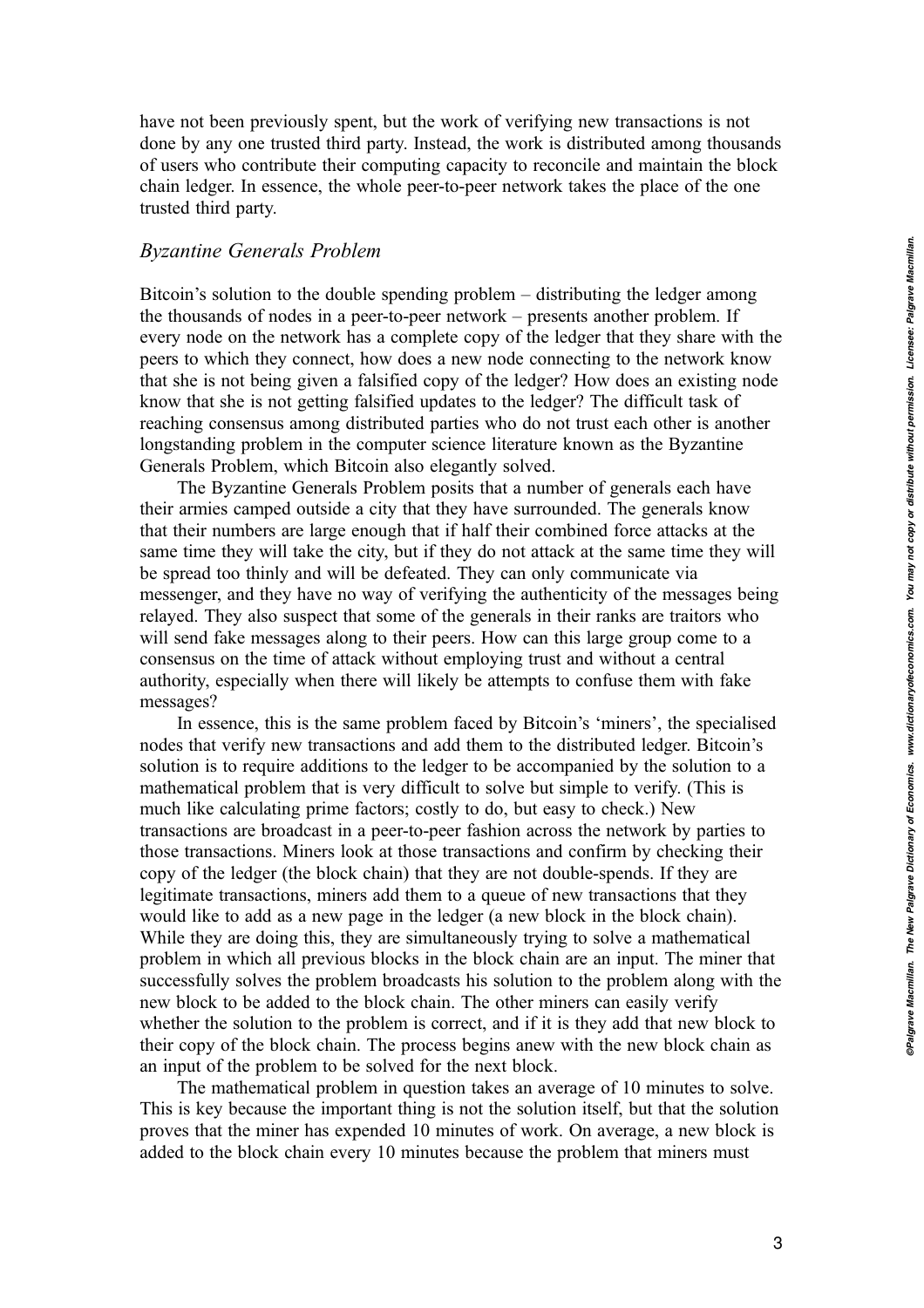solve takes on average 10 minutes to solve. However, if more miners join the network, or if computing power improves, the average time between blocks will decrease. To maintain the rate at which blocks are added to six per hour, the difficulty of the problem is adjusted every 2016 blocks (every two weeks). Again, the key here is to ensure that each block takes about 10 minutes to discover.

How does this solve the Byzantine Generals Problem? Suppose that a miner is confronted with two competing block chains (just as a general might receive messages with different attack times). To choose which chain to accept and work to extend, a miner can look to see which is longer; that is, which chain has had the most processing power devoted to it. By always choosing the longest chain, an honest miner can ensure that he is in the company of at least 51% of the other honest miners. The gap between the longest chain and competing chains will grow as time passes, since the longer chain will have more processing power behind it.

New blocks contain not just the new transactions that have been broadcast on the network, but also a transaction that assigns the winning miner 25 newly created bitcoins, which incentivises them to dedicate their computing capacity to the network. The size of the reward to miners that accompanies new blocks also halves every 210,000 blocks (every four years). The reward began at 50 bitcoins with each block when the network was launched in 2009. Today the reward is 25 bitcoins and will halve again to 12.5 in 2016. This means that the total number of bitcoins that will ever exist will not exceed 21 million. As mining rewards diminish, what incentive will miners have to lend their computing power to verify transactions? The answer is that parties to a transaction can include a transaction fee to be paid to the miner who successfully adds their transaction to a block in the block chain.

#### The economics of cryptocurrency

#### Governance

Cryptocurrencies do not have central banks to regulate the money supply or oversee financial institutions, but no one should neglect the importance of cryptocurrency governance institutions. We focus our discussion on two separate but interrelated ways that cryptocurrencies can be said to be governed.

#### Algorithmic governance

Rules for what are considered valid cryptocurrency transactions are embedded in the peer-to-peer software that cryptocurrency miners and users run. One valid kind of transaction is the creation of new coins out of thin air. Not everyone can execute this kind of transaction – miners compete for the right to execute one of these transactions per block (on Bitcoin, every ten minutes or so). When a miner discovers a valid hash for a block, they can claim the new coins.

A transaction in which a miner claims new coins, like any other transaction, has to conform to the expectations of the network. The network will reject a block that contains a transaction in which a miner awards themselves too many new coins. The growth of coins is limited by a pre-determined amount per block.

On Bitcoin, the pre-determined amount is not scheduled to be constant over time, but rather is set to halve every 210,000 blocks, or about every four years, as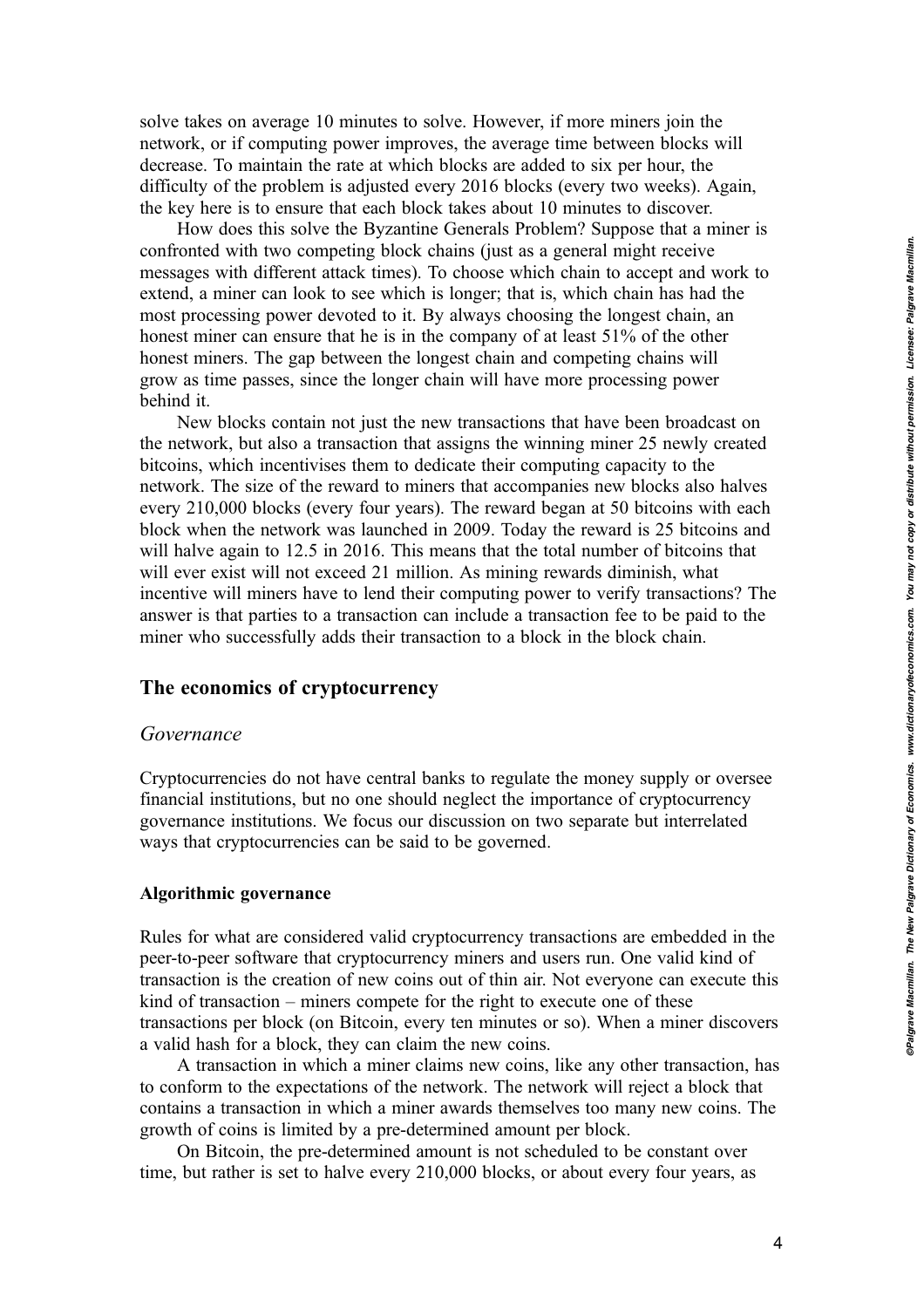described above. The total supply of bitcoins will asymptotically approach, but never exceed, 21 million. It will reach 20 million in 2025 and stop growing altogether in 2140.

#### Open source governance

The astute reader will note that the Bitcoin software that enforces particular rules about valid transactions and the rate of money creation does not appear out of thin air. Rather, the rules embedded in the software emerge from an interplay between leaders of the open source project that manages what is known as the 'reference client', other developers, miners, the user community and malicious actors. The dynamic between these players is as crucial to understanding Bitcoin as that of central banks, traditional monetary institutions and monetary politics is to understanding fiat currency.

Bitcoin, like all other even moderately successful cryptocurrencies to date, is a non-proprietary open source project. Users tend to look with suspicion on cryptocurrency projects that are closed source, that feature significant pre-mining in order to reward insiders, or that have other proprietary features. Other expectations of the user community also impose a check on developers. For example, the hard cap of 21 million bitcoins, while in principle subject to change through a software update, appears to be non-negotiable for Bitcoin, although other cryptocurrencies have different money supply rules.

The division of Bitcoin software into a 'reference client' and so-called 'alt-clients' also has implications for Bitcoin's evolution. The community looks to the Bitcoin Core team for leadership as to the direction of the network. An alternative approach would be for the community to agree on the specification for the network, and then let independent teams write clients that implement the specification. The fact that Bitcoin has such a dominant reference client means that evolution can occur more quickly, although it may also have hidden costs. For example, the community has to put a lot of trust in the Bitcoin Core developers not to make bad changes to the network. A less concentrated approach to cryptocurrency development would slow down development, which would prevent any changes to the network without full deliberation of the community. It's possible that over time Bitcoin could move more to this model, but for now, the advantages of rapid evolution might outweigh the costs.

Miners also play an important role in governance. Because miners cryptographically guard against double spending, their consensus on what counts as a valid transaction is necessary for a cryptocurrency to function. A majority of miners must adopt any change to Bitcoin, and therefore the miners are able to impose a check on developers. Miners also exert influence through mining pools. Miners join pools in order to earn a more consistent payout. A single miner working alone might go for some time without discovering a block. But if miners pool their work and split their rewards, they can earn daily payouts.

Mining pools raise complications. For example, the biggest Bitcoin mining pool often has a third or more of the computing power of the Bitcoin network. If a pool ever obtained more than half of the network's computing power, it could double-spend. Double spending would destroy confidence in the Bitcoin network and would likely cause the price of bitcoins to plummet. Consequently, we observe some self-regulation by the mining pools, which are heavily invested in the success of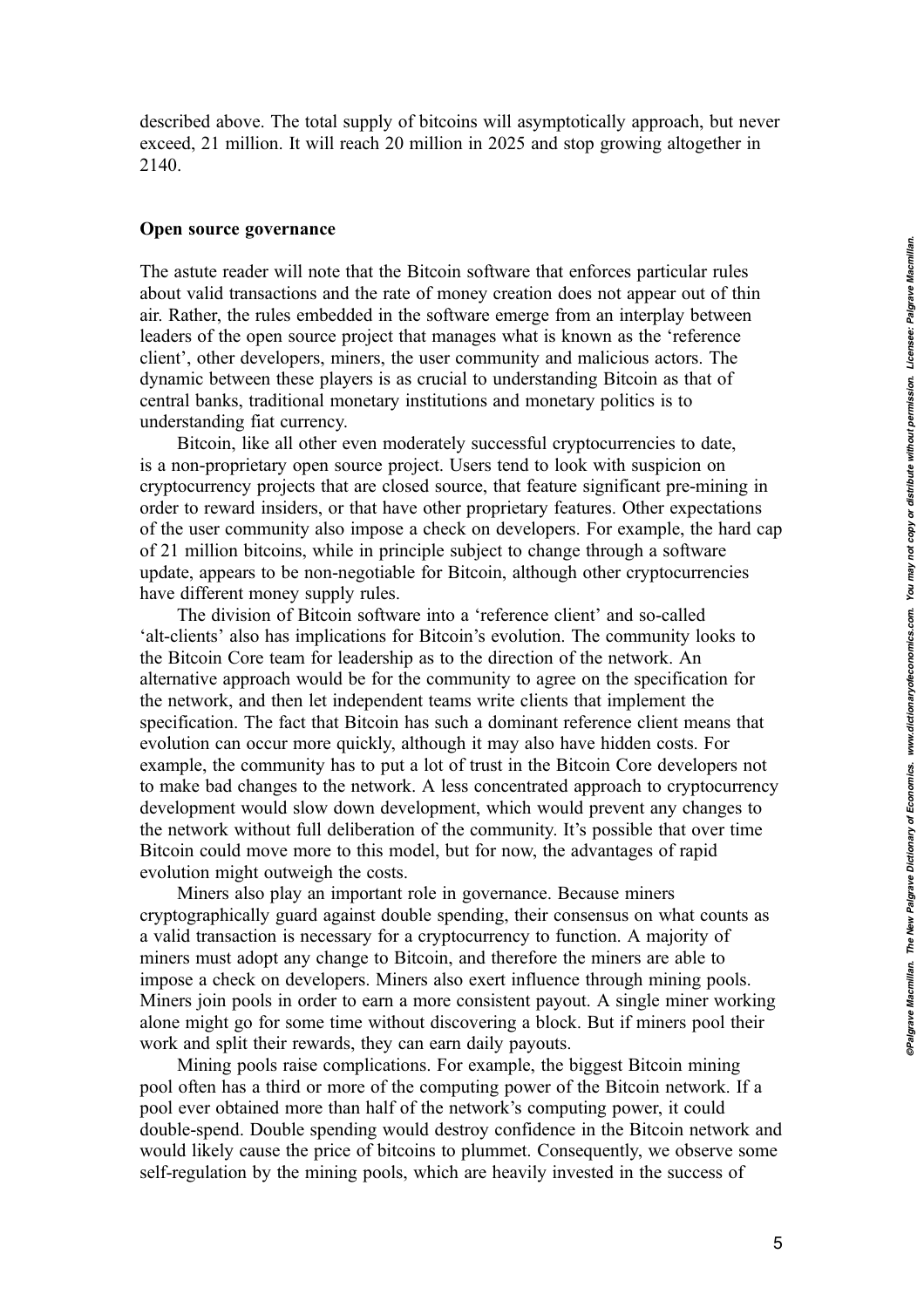Bitcoin. Whenever the top pool starts to approach 40% or so of computing power of the network, some participants exit the pool and join another one. So far this norm has persisted, but many in the community are concerned about mining pool concentration. Recently, the GHash.IO mining pool briefly exceeded 50 percent of Bitcoin's mining power. There is no evidence that the pool used its position to double spend, but many observers were alarmed that it was able to happen.

Concentrated mining pools have benefits as well as risks. In a crisis, it is useful to be able to assemble the key players. Such a crisis occurred on the night of 11 March 2013, when it became clear that a change in version 0.8 of the reference client introduced an unintentional incompatibility with version 0.7. As a result of the incompatibility, the two implementations of Bitcoin rejected each other's blocks, and the block chain 'forked' into two versions that did not agree on who owned which bitcoins. Within minutes of the realisation that there was a fork, the core developers gathered in a chat room and decided that the network should revert to the 0.7 rules. Over the next few hours, they were able to confer with the major mining pool operators and persuade them to switch back to 0.7, sometimes at a non-trivial cost to the miners who had mined coins on the 0.8 chain. The fact that mining pools are relatively concentrated meant that it was relatively easy to coordinate in the crisis. Within about seven hours, the 0.7 chain pulled permanently ahead and the crisis was resolved.

Another problem occurred in February 2014 when Mt. Gox, the oldest and largest Bitcoin exchange, claimed that its bitcoin holdings had been depleted through 'transaction malleability' attacks. Although it remains unclear whether Mt. Gox losses were really due to attacks, it became clear over the next several days that misunderstandings about transaction malleability were creating vulnerabilities. Some Bitcoin sites temporarily suspended withdrawals while the issues were addressed by the core development team, which updated the Bitcoin software and helped educate the community about transaction malleability, which, when properly understood, is a feature of Bitcoin, not a bug.

There is considerable scope for further study of cryptocurrency governance.

#### Medium of exchange versus unit of account

Bitcoin's lack of a central bank and fixed-trajectory money supply have earned it some criticism from economists concerned about macroeconomic stabilisation. Countercyclical inflationary stimulus is impossible.

However, this criticism may be misplaced. On most Keynesian and monetarist theories of monetary non-neutrality, the macroeconomic properties of money inhere in its unit-of-account function. Bitcoin is typically used as a medium of exchange without serving as a unit of account; that is, transactions will be denominated in dollars or another currency, but payment will be made using bitcoins. Unless prices, wages and contracts come to be denominated in Bitcoin, we would expect use of Bitcoin to have little cyclical impact.

Cryptocurrencies have a number of properties that make them especially useful as media of exchange, if not as units of account. Unlike paper money, they can be transacted online as well as in person, if an Internet connection is present. Unlike credit cards, the network fee for a simple cryptocurrency transaction is low and voluntary; it is used to incentivise rapid processing of transactions by the miners. Credit card networks typically charge a swipe fee of  $25 \notin plus$  about 3% of the value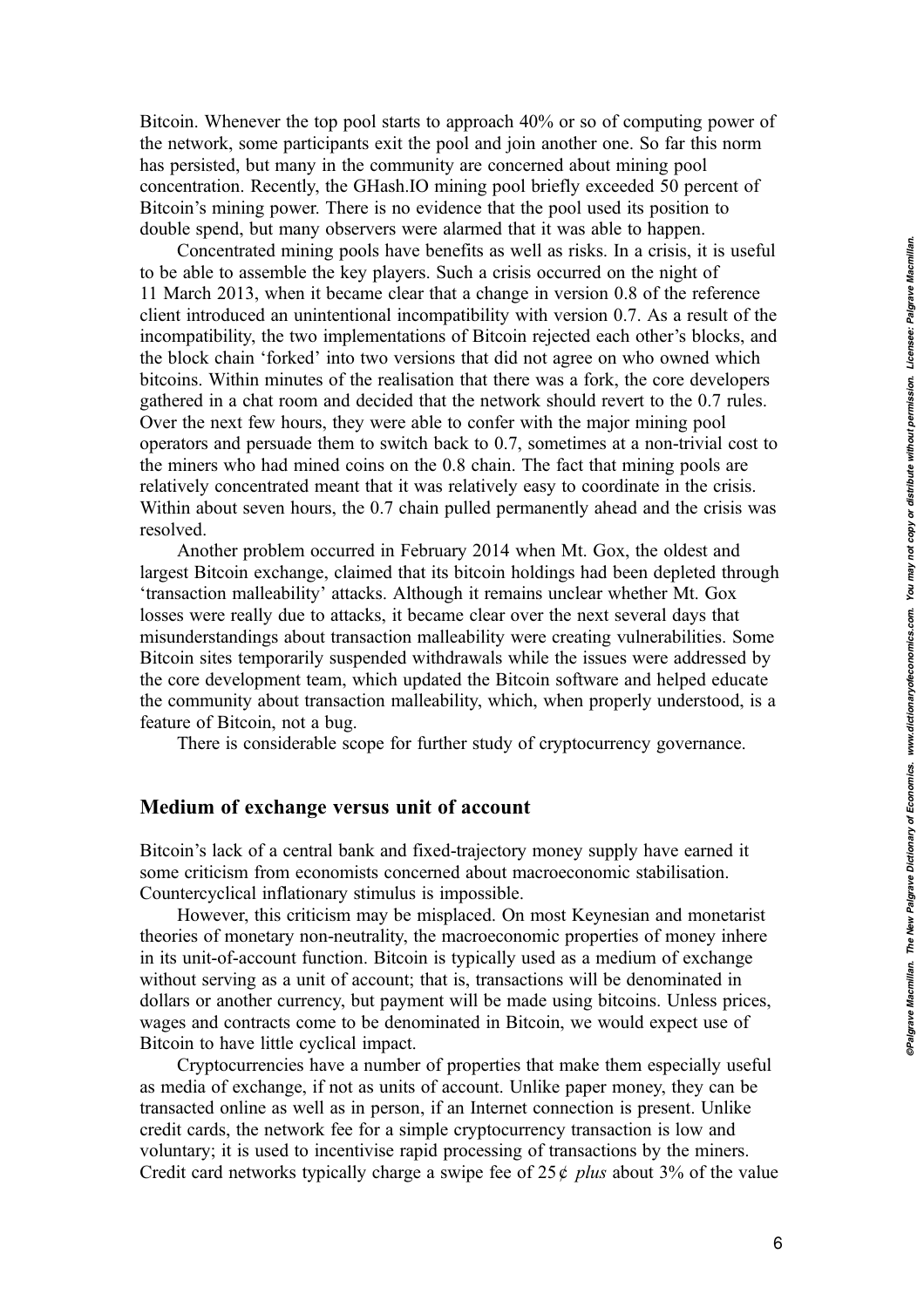of the transaction. On the Bitcoin network, transaction fees are at most a few pennies. Some retailers use merchant services to accept Bitcoin-denominated payments and have the equivalent amount of dollars deposited directly in their bank accounts. The service providers commonly charge a 1% fee for this convenience, though this may decrease as hedging costs go down (discussed below). Even with this conversion fee, merchants save 2% or more on transactions via the Bitcoin network. Another feature that could attract merchants is that customers who disavow a purchase cannot reverse most Bitcoin transactions, as they can credit card transactions. In its separation of the medium of exchange and the unit of account,

cryptocurrency brings to life some creative research from the 1970s and 1980s by economists such as Fischer Black (1970), Eugene Fama (1980), Robert Hall (1982) and Neil Wallace (1983). These authors regard the received monetary economics as highly contingent on legal and institutional arrangements; under *laissez faire*, they argue, we would observe explicit or implicit prices on media of exchange and a breakdown in the distinction between money and other financial assets. While cryptocurrency remains a niche payment mechanism and existing monetary institutions remain dominant, experimentation at the edges of our current monetary system with Bitcoin and other new cryptocurrencies could be fertile ground for new research in this tradition.

#### Pseudonymity and censorship resistance

Early news reports on Bitcoin focused on its use on the online black marketplace Silk Road. These reports propagated the misconception that Bitcoin transactions are anonymous. In fact, Bitcoin's ledger (called the block chain) is a completely public document. There is therefore a publicly accessible record of every Bitcoin transaction ever made. Bitcoin transactions occur between Bitcoin addresses, which are strings of random numbers and letters (a cryptographic hash of the address's public key). While there is no meaningful name attached to a transaction on the block chain, Bitcoin addresses function as pseudonyms for users. If a Bitcoin address can be identified as belonging to a particular individual, then all of the transactions on the block chain using that address can be attributed to that individual.

Users can take several steps to obfuscate identities and preserve some measure of financial privacy. They can generate and use a virtually unlimited number of addresses (there are  $2^{160}$  valid Bitcoin addresses). It is considered best practice for merchants to generate a new receiving address for every transaction in order to protect their customers from scrutiny and to prevent espionage from competitors. It is also becoming increasingly common for transaction processors to collate several transactions into a single one so that no one knows which address is paying which. If Alice wishes to pay Bob and Charlie wishes to pay David, a single transaction in which Alice and Charlie put in money and Bob and David take it out can make it unclear who is paying whom.

Despite the availability of these steps, the Bitcoin network remains vulnerable to sophisticated analysis. Meiklejohn et al. (2013) were able to trace bitcoins from well-known thefts through the network to centralised services such as exchanges, which in principle could be subpoenaed to reveal the identities of the criminals. They used only publicly available data; a well-equipped law enforcement agency could de-anonymise the network even further.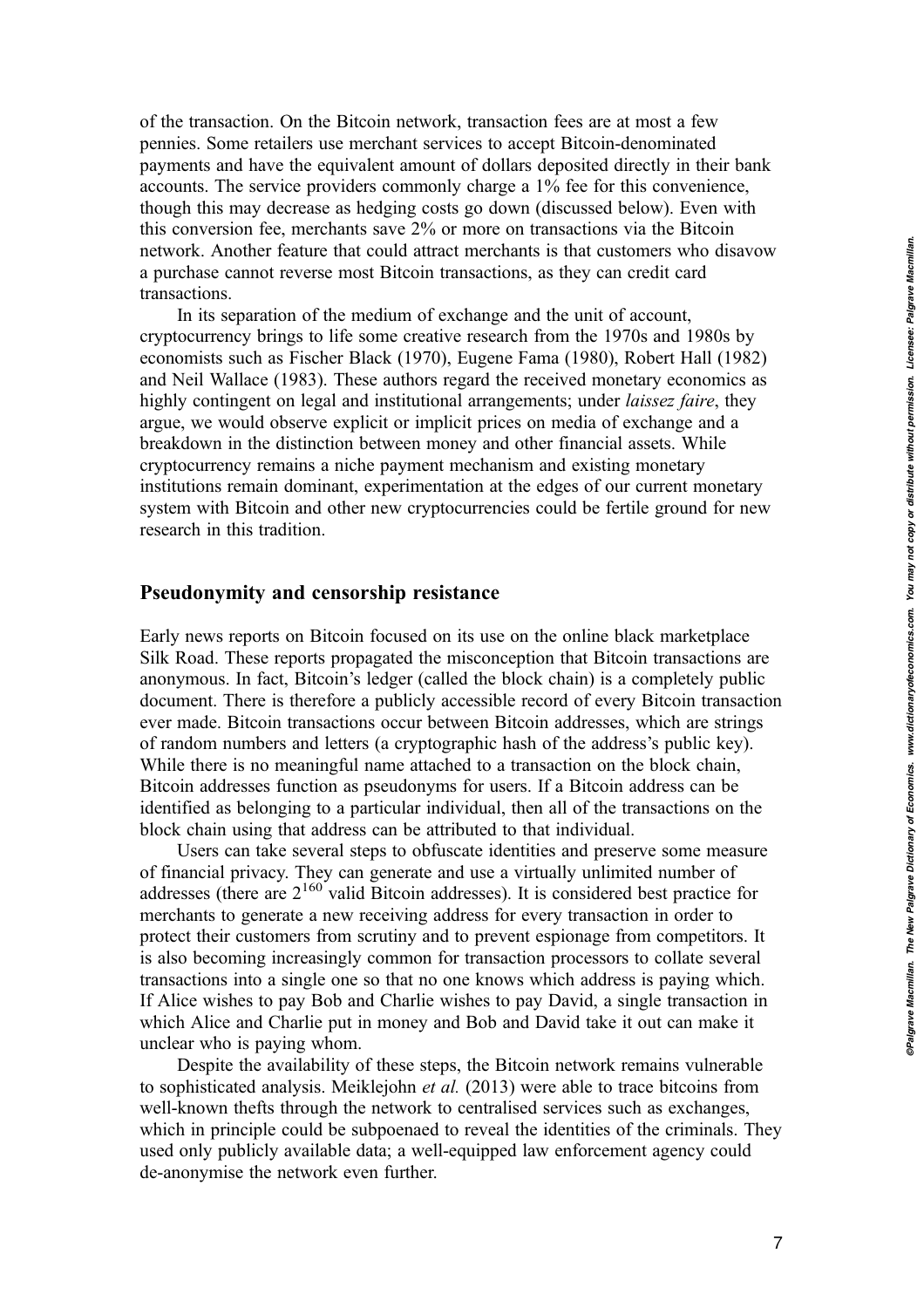Although transactions are not fully anonymous, Bitcoin represents a significant shift in the enforcement burden for illegal transactions. Because non-cryptocurrency electronic payments pass through financial intermediaries, governments can enforce restrictions on transactions by regulating those intermediaries. A drug dealer cannot generally accept Visa payments because Visa will not approve a merchant whose business is dealing drugs. Illegal Bitcoin transactions may be subject to ex post punishment, but they are not subject to prior restraint through the regulation of financial intermediaries. This could have a significant effect on the number and kind of laws that governments are able to economically enforce.

Future developments in cryptocurrency technology could bring strong anonymity to Bitcoin or another currency. Zerocash is one proposed anonymisation system that could either be added to a future iteration of Bitcoin or released as its own currency. The strong anonymity provided by Zerocash or a similar system could have significant implications for governments who rely on controlling the financial system to enforce laws.

#### Pricing and volatility

Bitcoin traded over \$1 for the first time in February 2011, for \$30 in June 2011, below \$7 in July 2011, below \$2.50 in October 2011, climbed back up to \$10 by August 2012, to over \$230 in April 2013, fell to below \$70 within a week and rose to over \$1100 in November 2013 before falling by several hundred dollars again (see Figure 1). This volatile trend raises questions about the price of cryptocurrencies: What is the fundamental value of a Bitcoin? Why is Bitcoin so volatile? What could increase or decrease the volatility of Bitcoin in the future?



Figure 1 The price of Bitcoin. (Source: Bitcoin Price Index data from CoinDesk http://www.coindesk.com/price/.)

Since Bitcoin is not asset-backed, its value as a currency can only lie in its usefulness as a medium of exchange. As we have discussed, in some contexts, Bitcoin is superior to cash (e.g. it can be used online) and credit card payments (it is cheaper). In addition to its technical characteristics, its usefulness depends on the network effects that it can generate. The extent of future network effects remains uncertain, which is perhaps the biggest reason for the volatility of Bitcoin prices so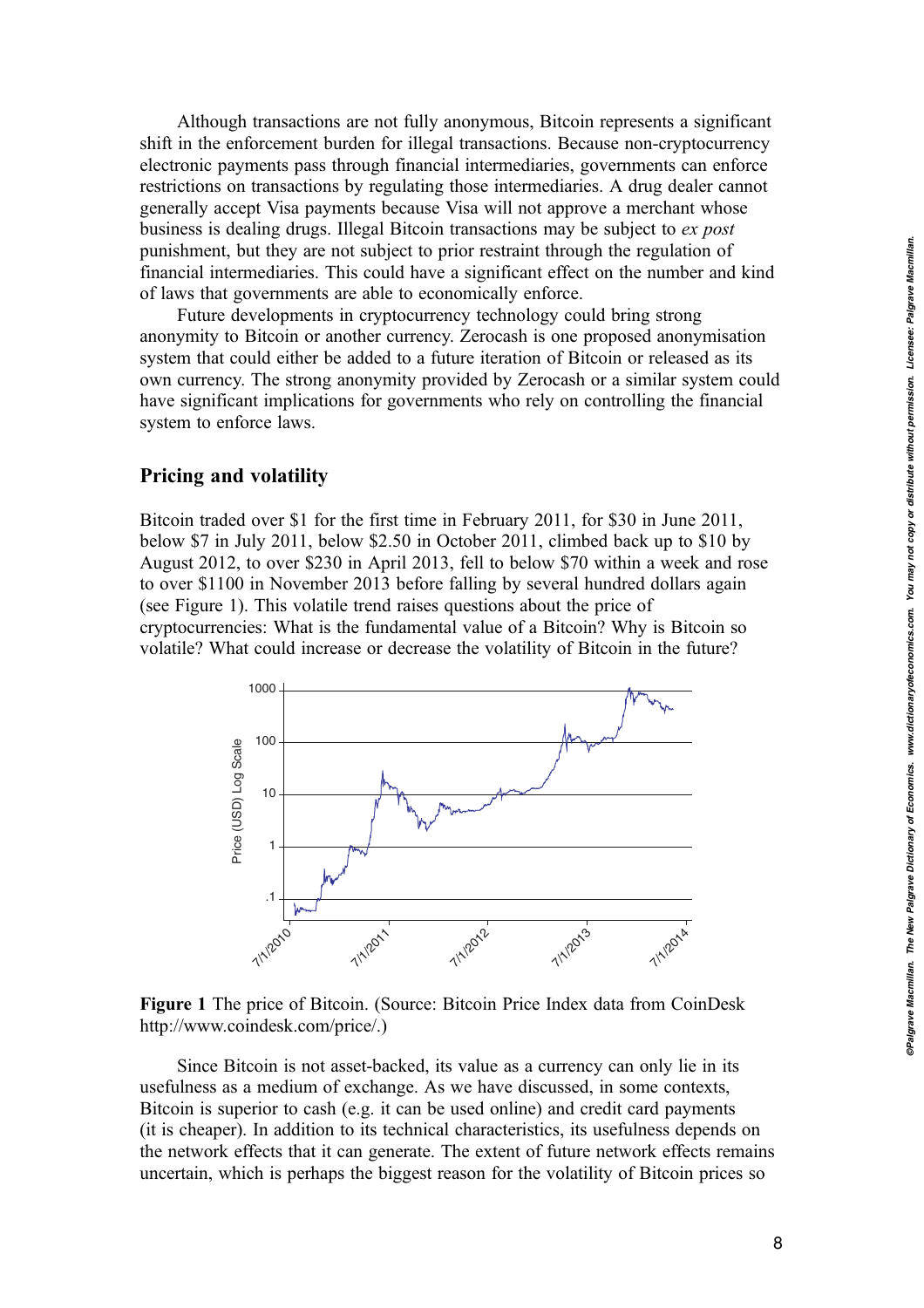far. Some of this uncertainty will necessarily resolve itself over time, as Bitcoin is revealed either to be valueless or to have enduring value. Bitcoin is always likely to be more volatile than fiat currencies, however, because it lacks a central bank and its supply is not responsive to changes in demand.

Cryptocurrencies also raise in a new way questions of exchange rate indeterminacy. As Kareken and Wallace (1981) observed, fiat currencies are all alike: slips of paper not redeemable for anything. Under a regime of floating exchange rates and no capital controls, and assuming some version of interest rate parity holds, there are an infinity of exchange rates between any two fiat currencies that constitute an equilibrium in their model.

The question of exchange rate indeterminacy is both more and less striking between cryptocurrencies than between fiat currencies. It is less striking because there are considerably more differences between cryptocurrencies than there are between paper money. Paper money is all basically the same. Cryptocurrencies sometimes have different characteristics from each other. For example, the algorithm used as the basis for mining makes a difference – it determines how professionalised the mining pools become. Litecoin uses an algorithm that tends to make mining less concentrated. Another difference is the capability of the cryptocurrency's language for programming transactions. Ethereum is a new currency that boasts a much more robust language than Bitcoin. Zerocash is another currency that offers much stronger anonymity than Bitcoin. To the extent that cryptocurrencies differ from each other more than fiat currencies do, those differences might be able to pin down exchange rates in a model like Kareken and Wallace's.

On the other hand, exchange rate indeterminacy could be more severe among cryptocurrencies than between fiat currencies because it is easy to simply create an exact copy of an open source cryptocurrency. There are even websites on which you can create and download the software for your own cryptocurrency with a few clicks of a mouse. These currencies are exactly alike except for their names and other identifying information. Furthermore, unlike fiat currencies, they don't benefit from government acceptance or optimal currency area considerations that can tie a currency to a given territory.

Even identical currencies, however, can differ in terms of the quality of governance. Bitcoin currently has high quality governance institutions. The core developers are competent and conservative, and the mining and user communities are serious about making the currency work. An exact Bitcoin clone is likely to have a difficult time competing with Bitcoin unless it can promise similarly high-quality governance. When a crisis hits, users of identical currencies are going to want to hold the one that is mostly likely to weather the storm. Consequently, between currencies with identical technical characteristics, we think governance creates something close to a winner-take-all market. Network externalities are very strong in payment systems, and the governance question with respect to cryptocurrencies in particular compounds them.

Cryptocurrency volatility could also be reduced by the introduction of exchange-traded futures and options markets. At present, the CFTC has still not opined on the legality of cryptocurrency derivatives. However, a number of Bitcoin-based businesses have been calling for the normalisation of hedging instruments for Bitcoin, which could also have the advantage of lowering merchant processing fees. Greater access to cryptocurrency derivatives is necessary for the health of the ecosystem. Some developers have begun work on decentralised